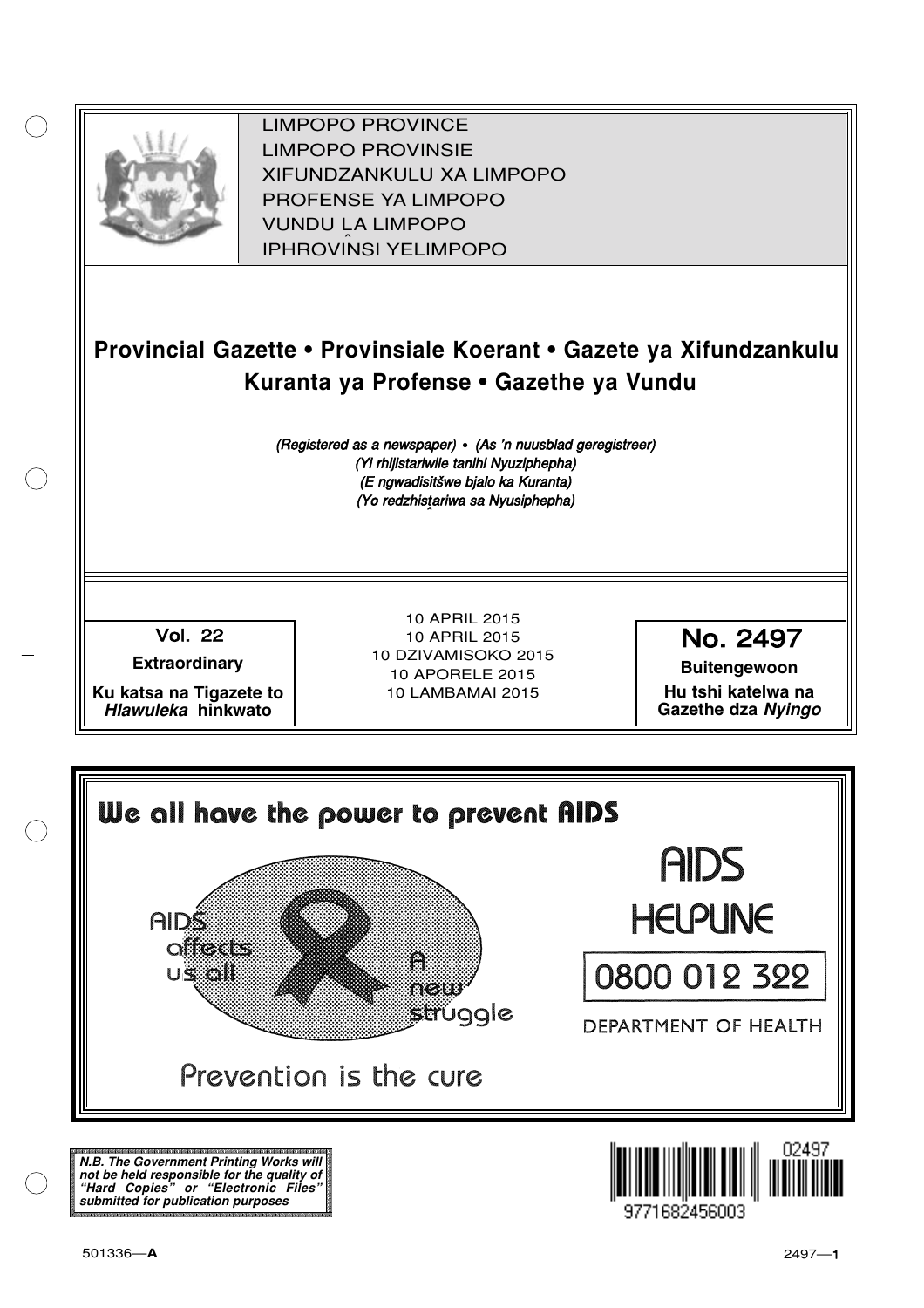#### **IMPORTANT NOTICE**

**The Government Printing Works will not be held responsible for faxed documents not received due to errors on the fax machine or faxes received which are unclear or incomplete. Please be advised that an "OK" slip, received from a fax machine, will not be accepted as proof that documents were received by the GPW for printing. If documents are faxed to the GPW it will be the sender's responsibility to phone and confirm that the documents were received in good order.**

**Furthermore the Government Printing Works will also not be held responsible for cancellations and amendments which have not been done on original documents received from clients.**

| <b>CONTENTS • INHOUD</b> |                                                                                                               |             |                |  |  |  |  |
|--------------------------|---------------------------------------------------------------------------------------------------------------|-------------|----------------|--|--|--|--|
| No.                      |                                                                                                               | Page<br>No. | Gazette<br>No. |  |  |  |  |
|                          | <b>GENERAL NOTICE</b>                                                                                         |             |                |  |  |  |  |
|                          | 116 Local Government: Municipal Structures Act (117/1998): Amendment of the Limpopo Provincial Gazette number |             |                |  |  |  |  |

1984, General notice number 278 of 2011 published on the 21st September 2011 in terms of section 81 (2)............ 3 2497

This gazette is also available free online at **www.gpwonline.co.za**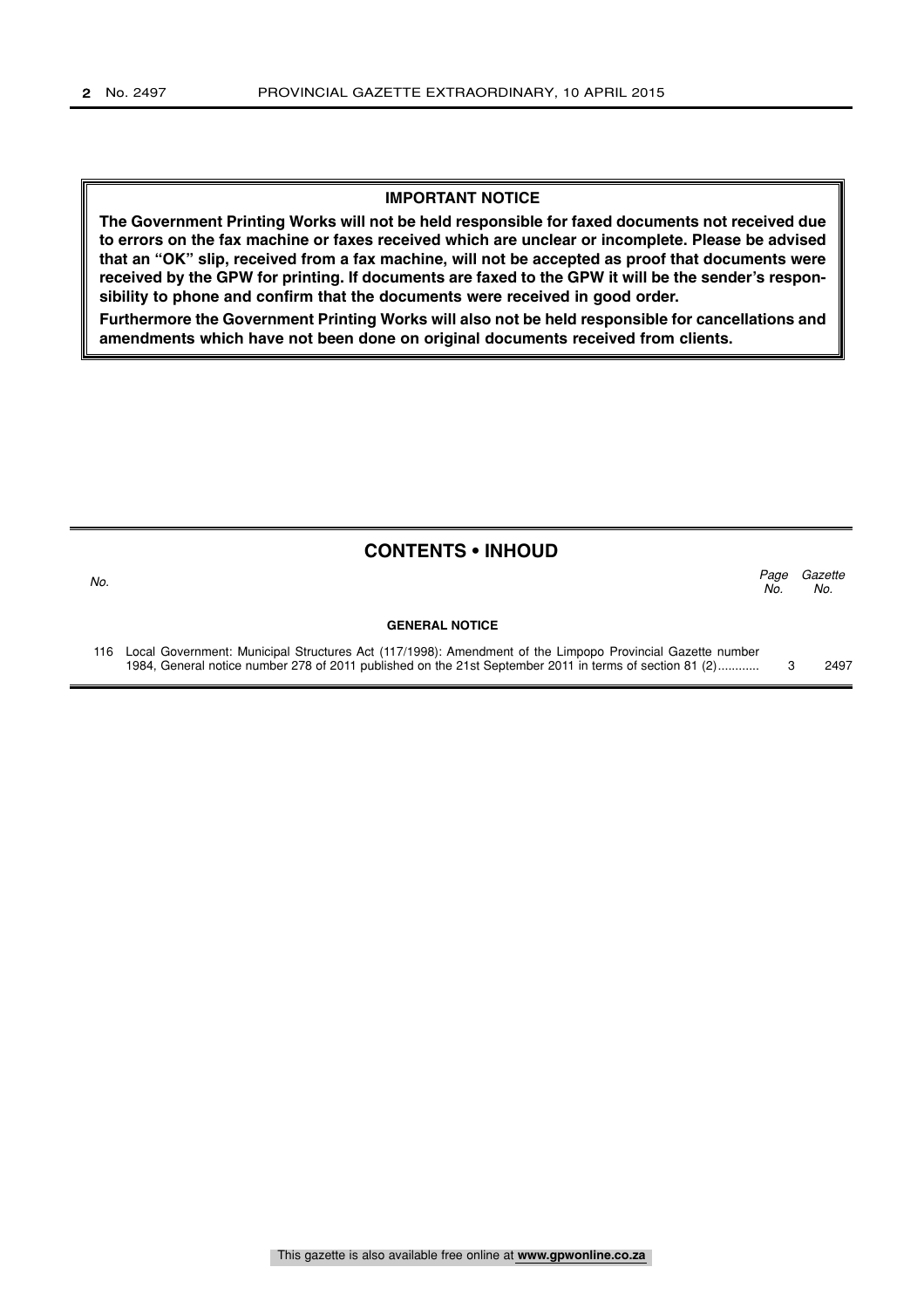### **GENERAL NOTICE**

#### **GENERAL NOTICE 116 OF 2015**

#### DEPARTMENT OF CO-OPERATIVE GOVERNANCE, HUMAN SETTLEMENTS & TRADITIONAL AFFAIRS

GENERAL NOTICE

AMENDMENT OF THE LIMPOPO PROVINCIAL GAZETTE NUMBER 1984, GENERAL NOTICE NUMBER 278 OF 2011 PUBLISHED ON THE 21<sup>ST</sup> SEPTEMBER 2011 IN TERMS OF SECTION 81(2) OF THE LOCAL GOVERNMENT: MUNICIPAL STRUCTURES ACT, 1998 (ACT 117 OF 1998) PARTICIPATION OF TRADITIONAL LEADERS IN THE MUNICIPAL COUNCIL (2011 -2016)

I, Makoma Grace Makhurupetje, Member of the Executive Council responsible for Co-Operative Governance, Human Settlements & Traditional Affairs in Limpopo Province, by the powers vested in me in terms of section 81(2) of the Local Government: Municipal Structures Act, 1998 (Act 117 of 1998), amend the Limpopo provincial gazette number 1984 dated 21<sup>st</sup> September 2011 by proclaiming the names of Traditional Leaders who may participate in the Municipal Council for the remaining period  $(2011 - 2016)$ . The composition of the traditional leaders as per schedule 6 of the Local Government: Municipal Structures Act, 1998 is as follows: Explanatory note: [ ] words in bold type in square brackets indicate deletion

words underlined with solid line indicate insertion

| <b>MUNICIPALITY</b>    | <b>NAME</b>                               | <b>ID NUMBER</b>  | <b>TRADITIONAL</b> |
|------------------------|-------------------------------------------|-------------------|--------------------|
|                        |                                           |                   | <b>COUNCIL</b>     |
| <b>Vhembe District</b> | Hosi<br>[Acting                           | [571121 5442 085] | <b>Mtititil</b>    |
|                        | <b>Chauke R.L1</b>                        |                   |                    |
|                        | Hosi Nxumalo B,C                          | 711014 5387 080   | Gidjana            |
|                        | <b>Netsianda</b><br><b>[Khosi</b><br>M.WI | [460307 5167 087] | [Tsianda]          |
|                        | Khosi Makuya N.L.R                        | 610228 5162 083   | Makuya             |
|                        | [Hosi Mhinga S.C]                         | [480703 5645 088] | [Mhinga]           |
|                        | Hosi Hlungwani E.W                        | 791201 5776 080   | Madosi             |
| Makhado Local          | [Khosi Kutama P.F]                        | [560330 5193 083] | <b>[Kutama]</b>    |
|                        | Khosi Kutama V.P                          | 640917 5183 083   | Kutama             |
| <b>Thulamela Local</b> | [Hosi Chauke R.L]                         | [571121 5442 085] | [Mtititi]          |
|                        | Hosi Chauke Y.S                           | 820605 5588 086   | Mtititi            |
|                        |                                           |                   |                    |
| <i></i>                |                                           |                   |                    |

**MAKOMA GRACE MAKHURUPETJE** MEC FOR CO-OPERATIVE GOVERNANCE, HUMAN SETTLEMENTS AND TRADITIONAL AFFAIRS

m.<br>1111 - Jan Lawrence, Amerikaansk politiker (d. 1111) 20 Rabe Street, POLOKWANE, 0700, Private Bag X9485, POLOKWANE, 0700 Tel: (015) 284 5000, Fax (015) 293 1520, Website: www.coghsta.Iimpopo.gov.za